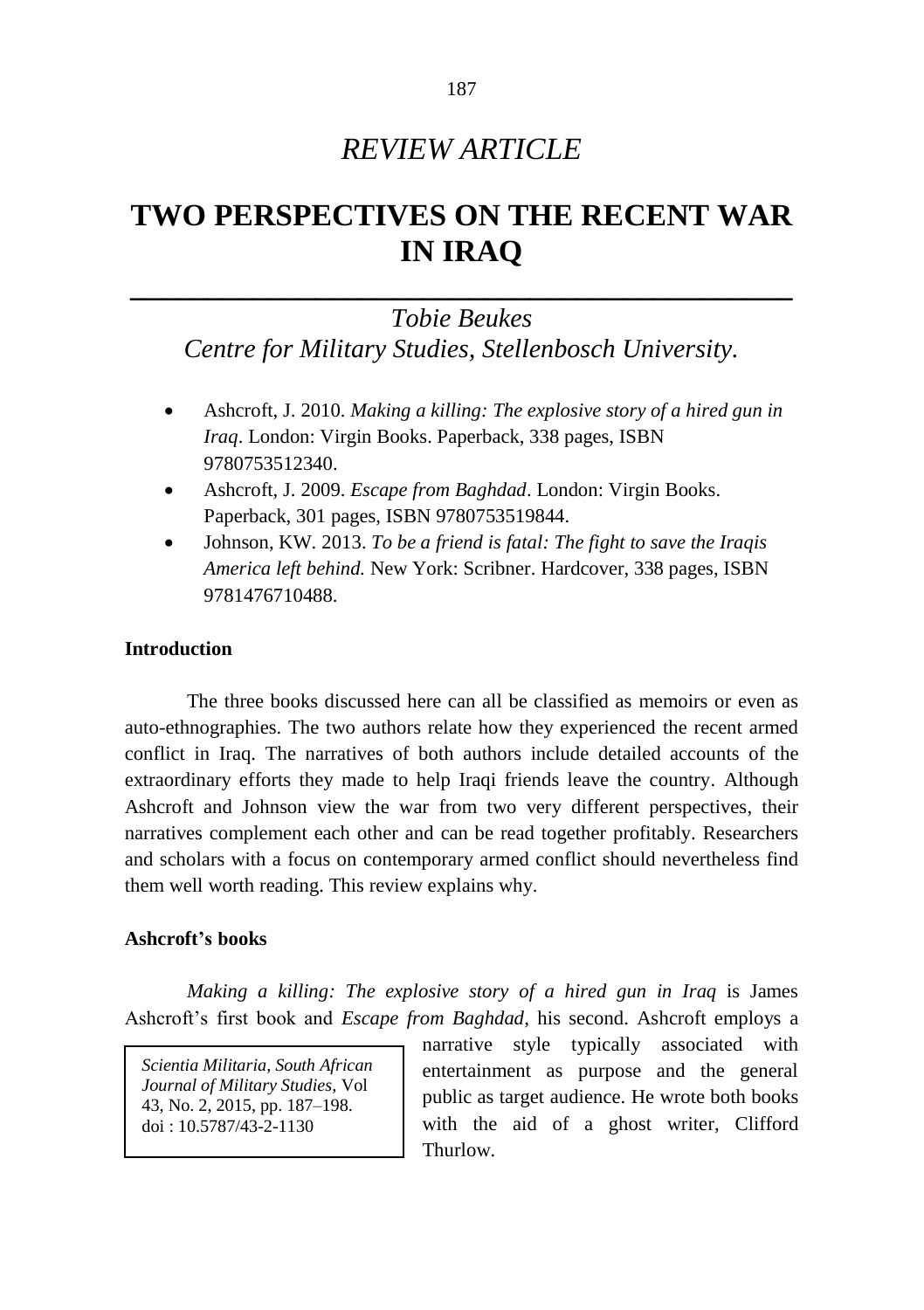In his first book, Ashcroft focuses on his tour of duty in Iraq with a UKbased private military security company (PMSC) called Spartan, from 2003 to 2005. Spartan had won a contract to train a guard force of 1 500 Iraqis for the protection of water supply infrastructure. Ashcroft was a member of the team of former British Army soldiers<sup>1</sup> employed as trainers.

Ashcroft's second book is a sequel to the first. It is a personal account of his participation in an attempt to rescue a former Spartan comrade and his family from Baghdad in 2007. The former comrade, Assam ('Sammy') Mashoen, is an Iraqi national who had been employed by Spartan as chief translator for the guard-force training programme. Sammy's name had been entered in a Shia death list and he was actively being hunted at the time.<sup>2</sup>

## **Kirk Johnson's book**

*To be a friend is fatal: The fight to save the Iraqis America left behind* is Kirk Johnson's first book. It is a personal narrative told in non-chronological order. Part of the book deals with Johnson's experiences as an employee of the United States Agency for International Development (USAID) in Iraq during 2005. Most of the book, however, is devoted to Johnson's experiences after an accident had ended his USAID career and forced his return to the United States. In this part, Johnson describes his efforts to obtain visas for US-affiliated Iraqi nationals. Johnson's book also contains a few first-person accounts by some of the visa applicants.

Johnson's narrative is informative, interesting and sometimes even entertaining. Readers will quickly realise, however, that the intended audience is the American public, and that Johnson wanted to achieve something more than merely entertain them. He clearly wrote the book in order to champion the cause referred to in the subtitle – saving the Iraqis America left behind.<sup>3</sup>

#### **Academic utility of Ashcroft and Johnson's narratives**

At least two major reasons may be given for regarding the narratives of Ashcroft and Johnson as useful to researchers and scholars with an interest in contemporary armed conflict. The first is the research value of personal narratives in general. It is a perfectly valid modus operandi for literature-based research to gather information about armed conflict by reading the personal accounts of participants and eyewitnesses. Ashcroft and Johnson's books can be treated as primary sources of information, since the authors wrote mostly about events that they themselves had experienced. Note also that it is possible to regard the narratives of Ashcroft and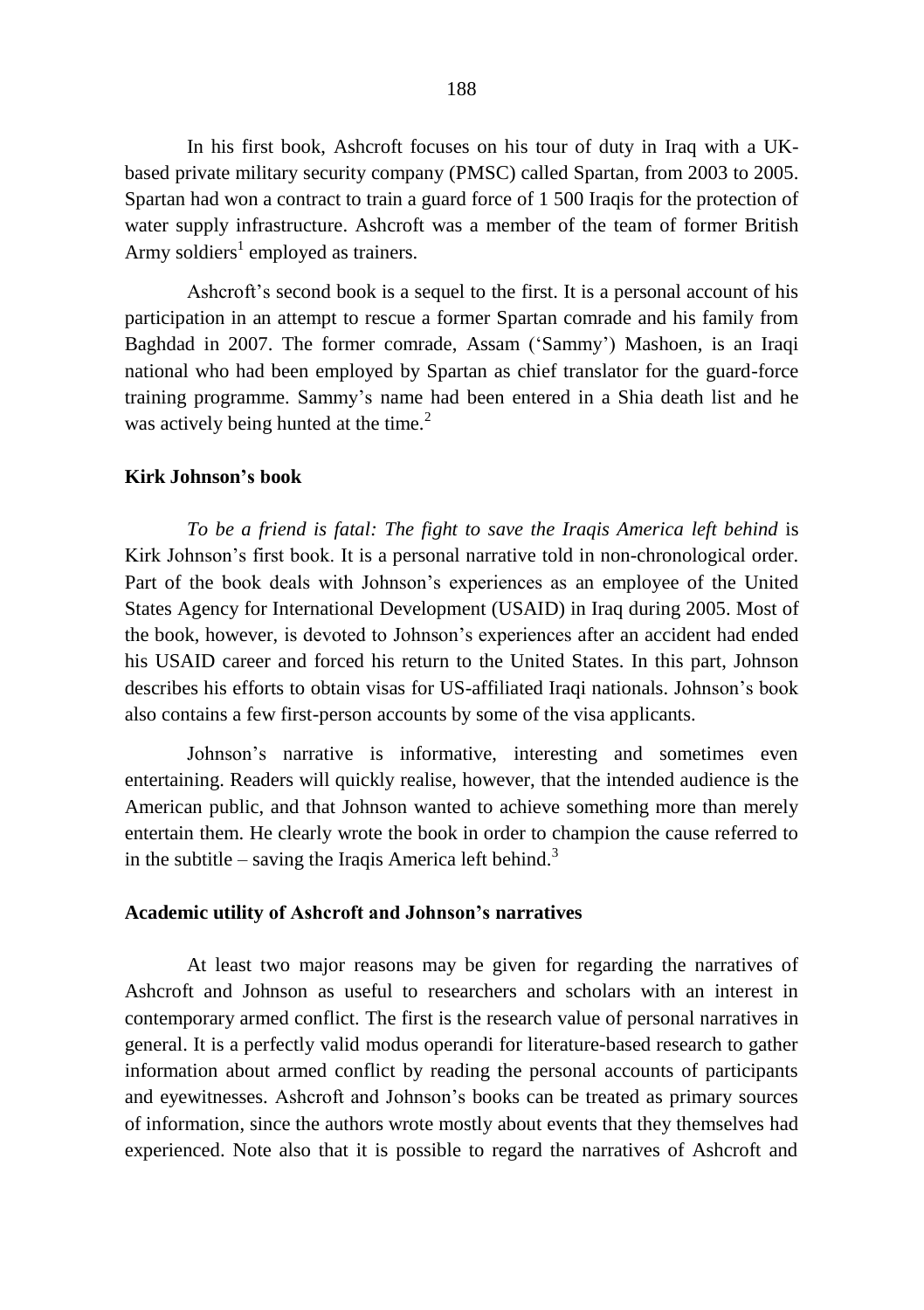Johnson as examples of auto-ethnography  $-$  if one views them from a qualitative research perspective.

Access to the perspectives and the observations of Ashcroft and Johnson is the second major reason why scholars might find their narratives useful. Both authors comment on a number of issues of interest to researchers and scholars with a focus on contemporary armed conflict. Each author enjoyed the benefits of a particular vantage point that qualify him as an authoritative observer and which informed his narrative. Both authors, amongst other things, were able to access information and exploit observation opportunities unavailable to those in other positions.

# **Ashcroft's perspective**

Ashcroft's vantage point can be characterised as that of someone:

- Who had been an infantry officer in the British Army;
- Who experienced the Iraq war as an employee of Spartan, a PMSC based in the UK;
- Whose job required close contact and cooperation with both Iraqi nationals and American soldiers; and
- Who re-visited Iraq in order to help rescue an Iraqi national who was a friend and former Spartan comrade.

Ashcroft's military career started in 1992 when he attended the Royal Military Academy Sandhurst. A year later he joined the  $1<sup>st</sup>$  Battalion, Duke of Wellington's Regiment as an infantry platoon commander with the rank of captain. Ashcroft's assignments and tours of duty during the next six years included Bosnia and Northern Ireland, as well as working with US Airborne, US Marines and US Special Forces. Ashcroft resigned his commission in order to return to his original career as a law practitioner, but soon regretted his decision and started daydreaming about re-joining the British Army. Spartan made him an employment offer a month after the invasion of Iraq (19 March 2003). Ashcroft accepted immediately and never regretted his new career choice, 4 the significance of which should not be underestimated. Ashcroft had already been daydreaming about quitting his job and re-joining his old battalion when the private military industry offered him an alternative military career. This option had not been available to previous generations of soldiers. Furthermore, Ashcroft was offered the job precisely because he had served in the British Army.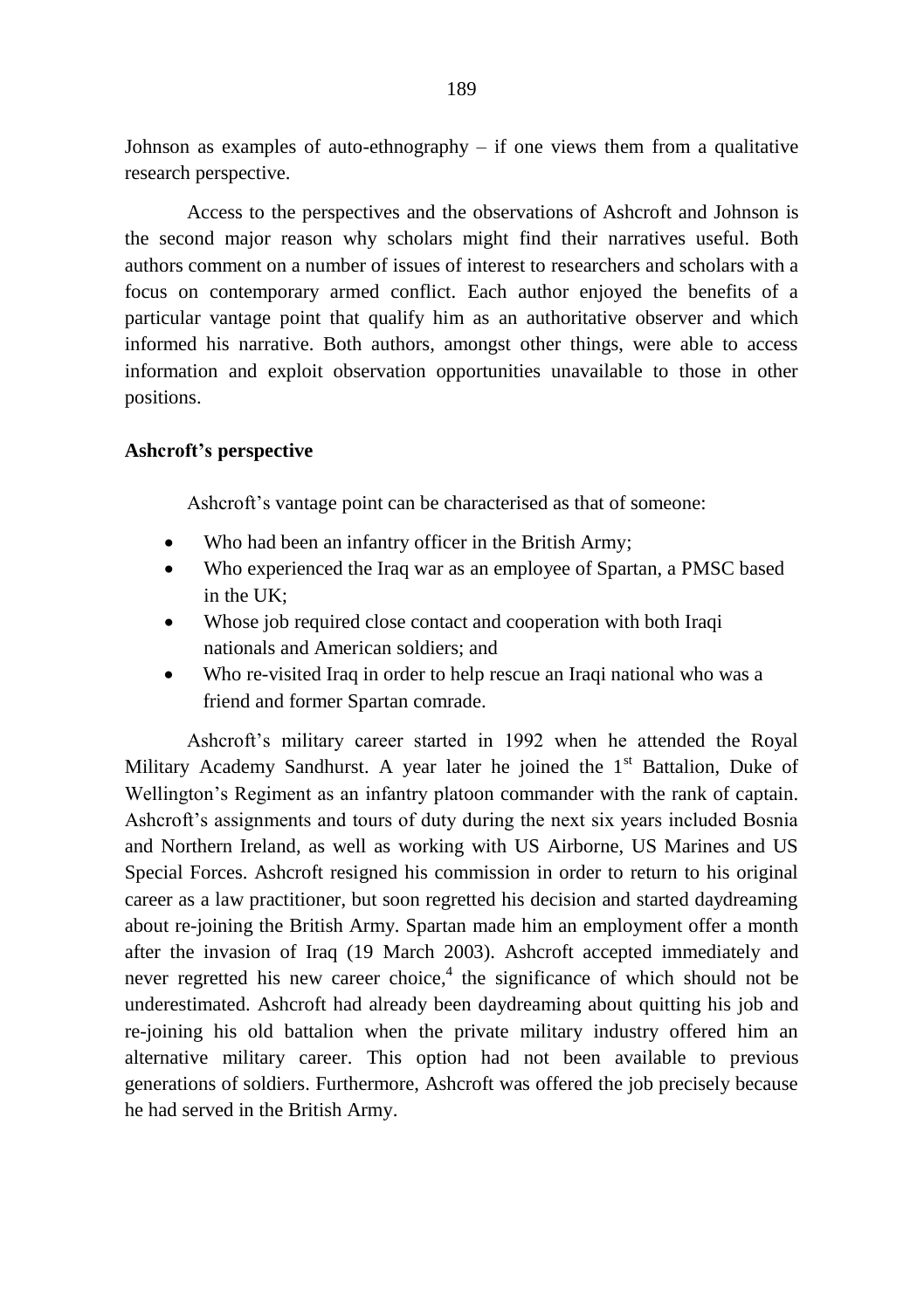Regarding Ashcroft's experiences in Iraq war as an employee of Spartan, **o**ne should keep in mind that PMSCs played a role of unprecedented significance in the Iraq war. According to scholars such as PW Singer and David Isenberg, the US forces could not have operated without private military support. Singer believes the Iraq war to have been a defining moment for the private military industry. 5

The most obvious implication of point three is that Ashcroft, in his close contact and cooperation with both Iraqi nationals and American soldiers, had access to the views of not only the Americans with whom he came into contact, but also to the views of his Iraqi comrades and acquaintances. His circle of friends included both American soldiers and Iraqi nationals.

The rescue of an Iraqi national, a friend and former Spartan comrade, is significant for a number of reasons. It was a team effort by people who risked their lives voluntarily and without any remuneration. This constitutes behaviour irreconcilable with the traditional image of mercenaries. The rescue team included not only former Spartan colleagues of the Iraqi translator, but also the American colonel who employed Sammy at that stage and who actually initiated the rescue attempt. The reader may ask him/herself why the colonel did not use official channels to save the life of his translator.

The most significant issues commented on by Ashcroft include:

- Private military security companies in Iraq;
- The US military in Iraq;
- The Coalition Provisional Authority in Iraq;
- An Iraqi perspective on the war and its consequences; and
- The Shia–Sunni conflict.

A comprehensive discussion of these issues lies beyond the scope of this review article. Instead, brief mention will be made to some of Ashcroft's more revealing comments.

## **Ashcroft on private military security companies in Iraq**

It is worth noting how Ashcroft characterises his job at Spartan. He and his comrades were contracted to work as PSDs (personal security details).<sup>6</sup> Ashcroft describes the work of a PSD as follows, "As PSDs, we don't get paid to kill people. We get paid to protect people, protect the water supply, bodyguard journalists and aid workers, keep our heads down and keep our clients out of trouble."

What is most significant about this job description is that which is left out. PSDs were **not** contracted to actively prosecute the war and were **not** deployed in an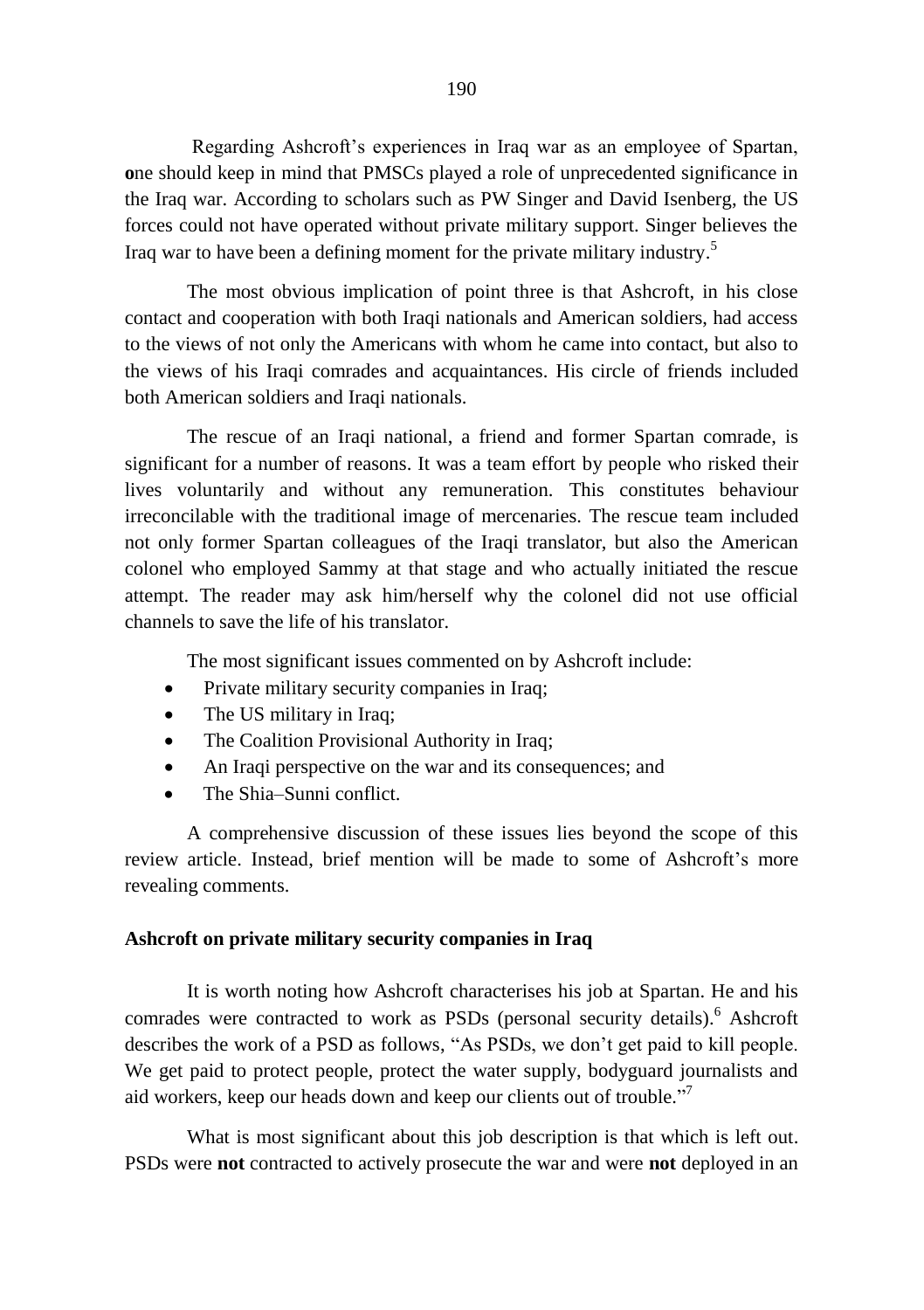offensive role. They were employed in a defensive role only – to train people, to protect installations and to bodyguard important individuals. One should keep in mind that every building and every important person guarded by PMSCs was one less for the US Army to protect.

Also noteworthy are Ashcroft's many references to the professionalism and military experience of typical PSDs. The founders of Spartan were ex-military themselves. Ashcroft describes Spartan as "[…] a UK-based outfit set up by a group of ex-officers, one of a clutch of new security firms with savvy bosses aware that the United States didn't have enough boots on the ground".<sup>8</sup> At another point in his narrative, Ashcroft writes,

This is what we were being paid for: for the experience and the training we had in dealing with counter-insurgency and guerrilla tactics. It was good to know that I would be (a) doing work I was good at and (b) working with people who were just as good.<sup>9</sup>

Ashcroft himself had been recruited by a Spartan employee who knew of his professional military background. When he joined Spartan in 2003 there was a large pool of ex-soldiers who did short-term contract work for a relatively small group of companies and many personnel recommendations were based on word of mouth. Successful job seekers not only had to be well-trained and experienced operators, but good team workers as well. At a later stage during the conflict, however, the demand for security personnel increased to the point where some companies were "[...] hiring men by the yard, barely even scanning CVs before offering contracts".<sup>10</sup>

In Ashcroft's opinion, most PSDs conducted themselves in a professional and disciplined manner, but a minority did not: "There are on the Circuit some trigger-happy adventurers who shoot and scoot with little provocation, Rambo lookalikes in head-bands with bandoliers of cartridges. Sometimes you come across some cold-blooded killers. But these men are in the minority." <sup>11</sup> *Escape from Baghdad* contains a description of the unprofessional conduct of an American civilian contractor team who had been hired to escort a convoy and who had proved to be completely ineffective during an ambush. Before the convoy started, team members had given the impression that they had had little or no combat experience and were more concerned with their appearance than anything else.<sup>12</sup> One even turned up for the departure of the convoy at  $03:00$  wearing sunglasses.<sup>13</sup>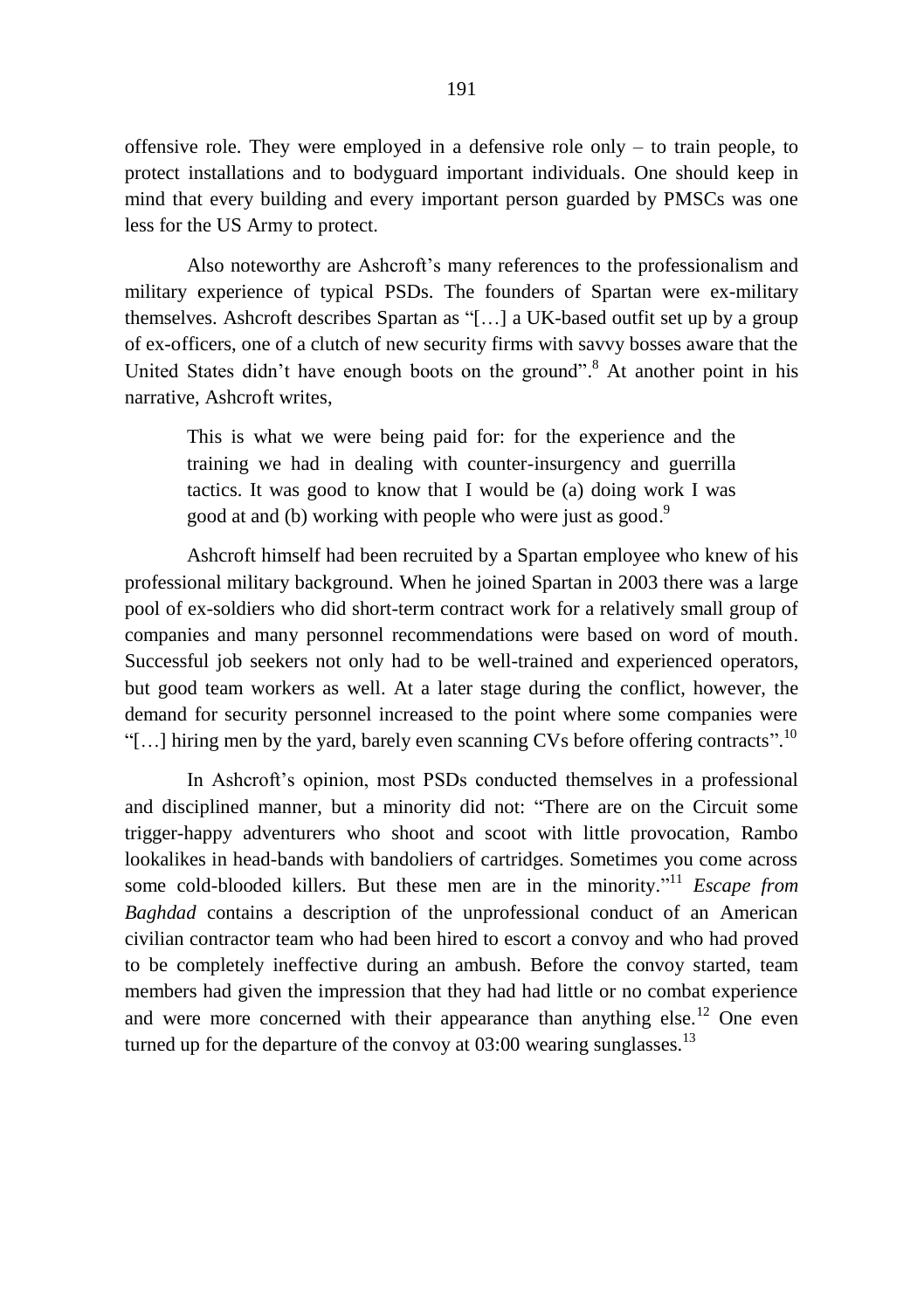# **Ashcroft on the US military in Iraq**

Ashcroft's perspective on the US military and their behaviour is illuminating. His impression of the US military changed greatly during his tour in Iraq. Ashcroft arrived in the country with the idea that the US forces were "triggerhappy thugs".<sup>14</sup> This impression was based exclusively on media coverage of the war. As a Spartan employee, however, he worked closely with US troops and therefore could base his impression on direct observation. He eventually concluded that (i) only a small minority of the US troops acted like "trigger-happy thugs" and (ii) that the majority of the US troops were "professional, dedicated and sympathetic soldiers doing a tough job under extremely difficult circumstances".<sup>15</sup>

In his first book, Ashcroft describes two incidents that illustrate the type of behaviour by US troops that alienated the local population. The first incident was an encounter by Spartan PSDs with an American vehicular patrol that was following the standard operating procedures in effect at the time. The second incident was an insurgent attack on the checkpoint at a Green Zone gate where a line of vehicles (including those of Spartan) was waiting to be let through. The response of the US guardian force not only demonstrated how the local population was being alienated, but also why 'friendly' fire from the US contingent of the Coalition Forces took out most of the contractors killed at that time  $(2003)$ .<sup>16</sup> Ashcroft nevertheless concluded that:

It would be too simplistic to blame insensitive Coalition troops for fanning the flames of the insurgency. […] As far as I could see as a former infantry officer, the occupation troops had from the start been dealt an awful hand to play by their superiors. $^{17}$ 

Also illuminating is Ashcroft's account of a "vigorous discussion"<sup>18</sup> he had with some US officers.<sup>19</sup> During that discussion, Ashcroft made himself unpopular by pointing out (i) that most of the US military knew very little about the various insurgent groups and what they were fighting for; (ii) that it is difficult to prevent an enemy from achieving its objectives if you do not know what they are; (iii) that the American soldiers with whom he came into contact, disagreed amongst themselves about what the US military was trying to achieve in Iraq; and (iv) that serious deficiencies qualified all the answers he had received from American soldiers about US objectives in Iraq. It is worth quoting Ashcroft's response when asked whether he himself could give a satisfactory answer to the question:

'I don't know, mate,' I replied cheerfully. 'What I do know is that I should be able to go out there and ask any soldier what he or she's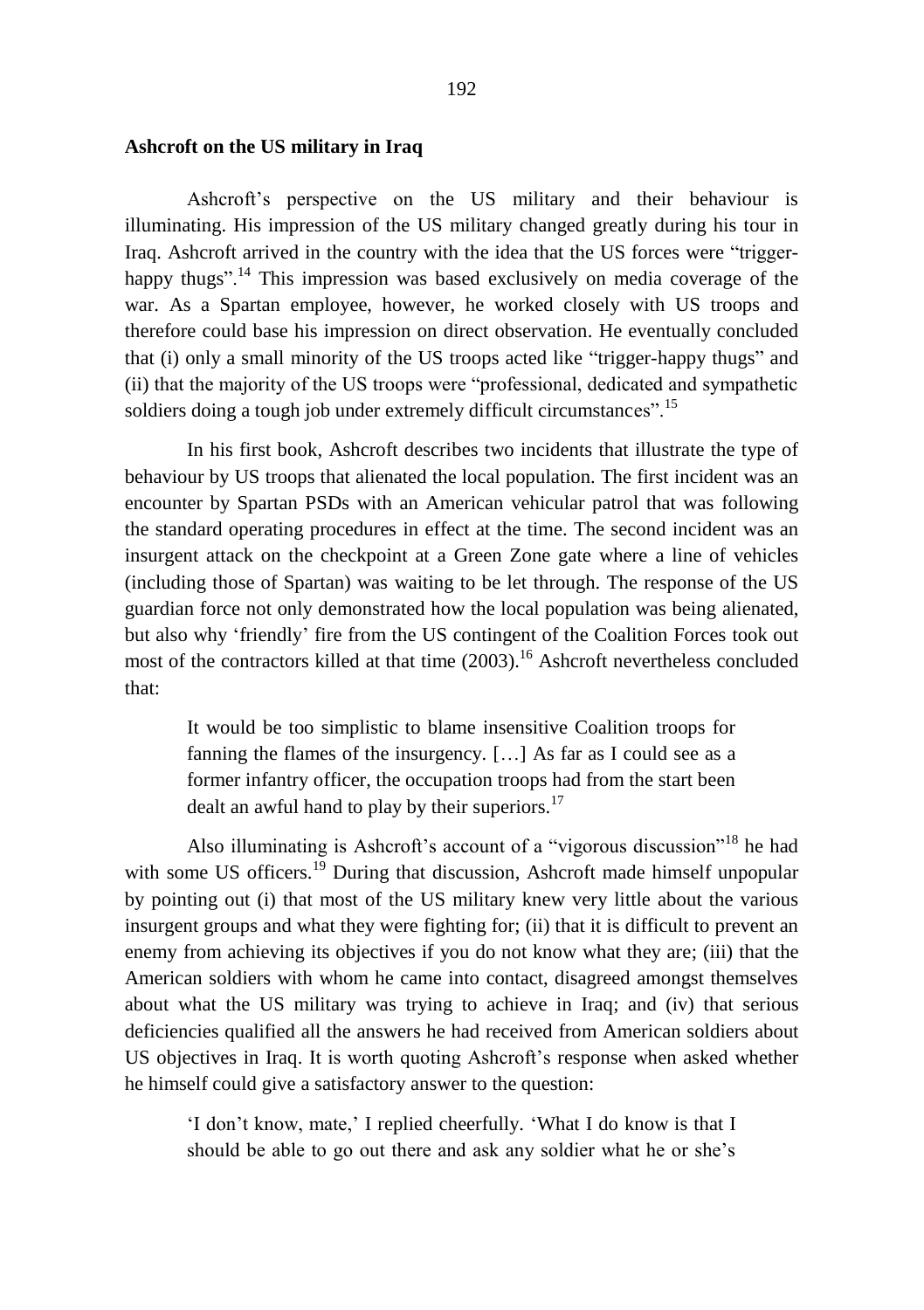fighting for and they should know why they are here. But they don't. [...] And I'm sat here with a bunch of senior officers and they can't tell me why there are American soldiers dying out there everyday. And that, gentlemen, is not right.<sup> $, 20$ </sup>

### **Ashcroft on Iraqi perspectives**

Ashcroft's inclusion in his narrative of the views of some Iraqi acquaintances increases the book's value to researchers and scholars. Ashcroft enjoyed certain advantages when it came to eliciting and understanding the views of his Iraqi associates. As a trainer, he worked closely with Iraqi interpreters and trainees. Furthermore, the Spartan training team was not quartered in a military base (like most of the soldiers) or in the Green Zone (the cordoned-off compound housing the Coalition Provisional Authority and its civilian, non-Iraqi work force). The training team was housed in an abandoned bus depot in the Aradisha Idah neighbourhood of Baghdad, where they came into daily contact with their Iraqi neighbours and even employed some of them. Ashcroft's relationship with some of his Iraqi co-workers and neighbours developed to the point where he could successfully elicit their opinions. These opinions constitute some of the most illuminating and disturbing parts of Ashcroft's narrative, as illustrated by the following quotes.

Ashcroft describes how his Iraqi acquaintances viewed the war as follows:

I was not divorced or isolated from daily life in Baghdad. I was living and working with Iraqis, working class and middle class, from the illiterate to the well educated, and it was depressing listening to their daily tales of loss and fear. None of them, from the highest to the lowest, paid any attention to the international propaganda about the 'Coalition of the Willing'. It was clear to them all that this was a primarily American and partly British occupation. Christian armies were in power in their country and harsh and unforgiving treatment of civilians by Coalition soldiers at checkpoints only brought back memories of the Ba'athist regime.<sup>21</sup>

Ashcroft found the following view of the USA surprising:

Chatting with Sammy and Colonel Faisal over beers through many long evenings brought out a surprising view of the United States from the Iraqi perspective. Although many Iraqis saw the chaos around them as evidence of American incompetence, many former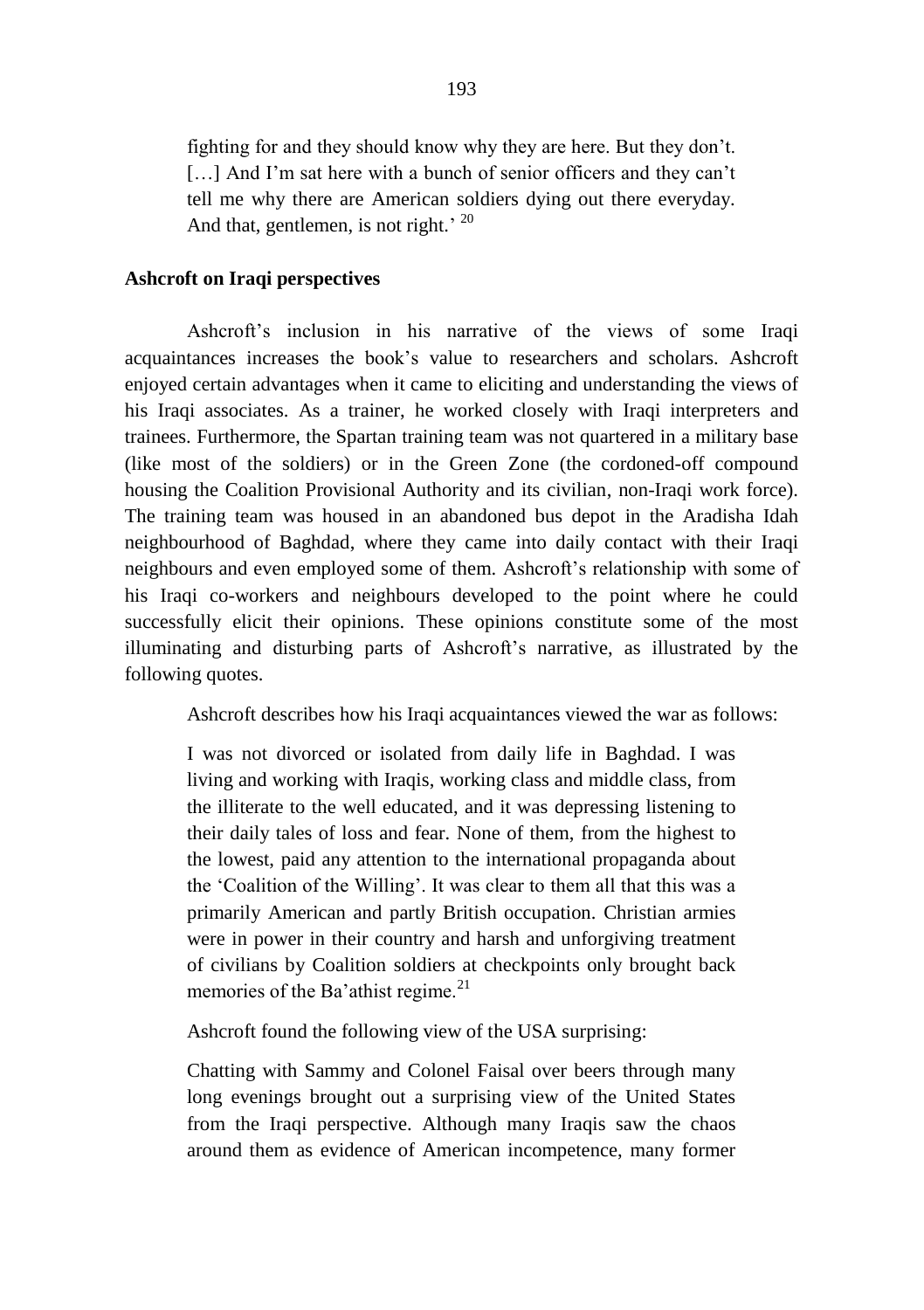military officers, including Sammy and Faisal, dismissed that argument. They thought America was unarguably the most powerful country in the world. […] It was inconceivable that such a powerful country could let Iraq crumble into medieval anarchy with hundreds of thousands of people living with no utilities, fuel, food or medical aid. […] To them it was a deliberate plan, orchestrated to punish the Iraqi people. They had no doubt of that, and just wanted to know how much they needed to be punished before this time would end.<sup>22</sup>

The following view that Ashcroft recorded can be considered alarming rather than merely surprising:

No one had liked Saddam because he was a murderous tyrant. […] By mid-2004, when everyone was heartily sick of the blood and dying, Colonel Faisal confided to me that if Saddam were released and put back in charge, most Iraqis would welcome him*. 23*

Upon seeing this passage, the reader may be tempted to ask him/herself whether a worse condemnation of the US-led intervention is possible.

## **Johnson's perspective on the Iraq war**

Kirk Johnson's vantage point can be characterised as that of someone:

- Who served as an information and public affairs officer in the Baghdad office of USAID;
- Who served in the field as a USAID regional coordinator for reconstruction in Fallujah;
- Who spoke Arabic fluently; and
- Who engaged in a campaign to obtain visas for US-affiliated Iraqi nationals and eventually founded the List Project to Resettle Iraqi Allies.

One implication of the first two points in the list above is that Johnson had an insider's view of both the USAID bureaucracy and the reconstruction effort. Especially significant are the reasons why Johnson became disillusioned with both posts.

One of Johnson's primary responsibilities as a public affairs officer was to find good news about USAID reconstruction projects and to summarise it in a twopage report called the 'Iraq Daily Update' (IDU). The distribution list of the IDU included a large number of bureaucrats, journalists, contractors and US Congress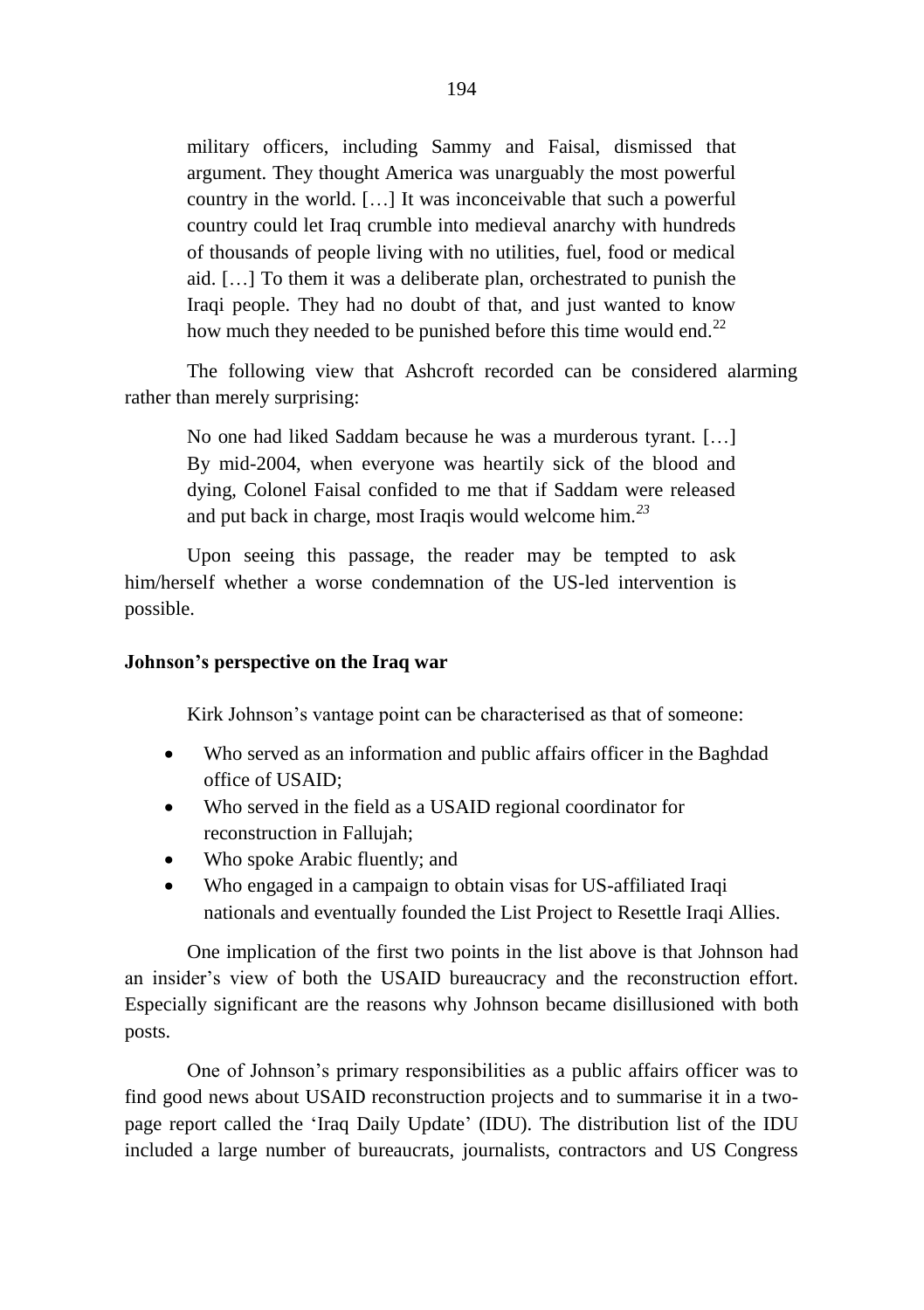members. Johnson became disillusioned with his job as producer of the IDU when he realised that he "[…] was the person in charge of turning out little scraps of propaganda with tenuous ties to reality".<sup>24</sup>

A contributing factor to Johnson's disillusionment was that the language of the IDU was the language of the US government – "USGspeak".<sup>25</sup> USGspeak, according to Johnson, is a coded language that offers bureaucrats an escape route in case something goes wrong, as well as a trail of bread crumbs in case something goes right and they want to take credit. Johnson's account of USGspeak, including his Glossary of USGspeak, is both informative and entertaining.<sup>26</sup> At this point in Johnson's narrative, the reader might wonder about the quality of the information that eventually reached planners and decision-makers back in the USA.

Johnson mentions that he embarked on his Fallujah assignment with the hope of contributing something tangible to the reconstruction effort in Iraq, but that he was worried about the meaning of the term 'coordinator' in his new job title – regional coordinator for reconstruction in Fallujah. Producing the IDU had shown Johnson how potentially toothless the verb 'to coordinate' could be in USGspeak.<sup>27</sup>

Johnson also mentions that USAID had already allocated roughly \$15 million for various reconstruction projects in Fallujah before he went there. As a result of the insurgency, however, nobody from the agency had ever been sent to check up on the work. Instead, the USAID mission in Baghdad had relied on one- or two-paged reports emailed periodically by the main contractors involved. Johnson decided to start with a small audit of the projects listed as completed. In view of the circumstances, it is not surprising that he found that "There was waste or fraud in nearly every project I looked at."<sup>28</sup> One of the examples that Johnson gives in this regard involved a fictitious rubble removal project into which millions of dollars had already been poured. Johnson realised that he could request project termination only if he had a worthy replacement ready. The reason why Johnson could not immediately request the termination of the rubble project is illuminating:

I wanted to end the program, to stop wasting the money. This would require crying foul, informing the USAID cognizant technical officers and management back in the Green Zone that their projects, which earned them a lot of favor with the Pentagon and were part of the whole hand-in-glove craze, were bullshit. And if a project didn't exist, it meant that auditors in the Inspector General's Office might catch on and start poking around in other parts of their work.<sup>29</sup>

After his accident and return to America, Johnson learned that USAID had never sent a replacement to Fallujah, that the worthy alternative project (irrigation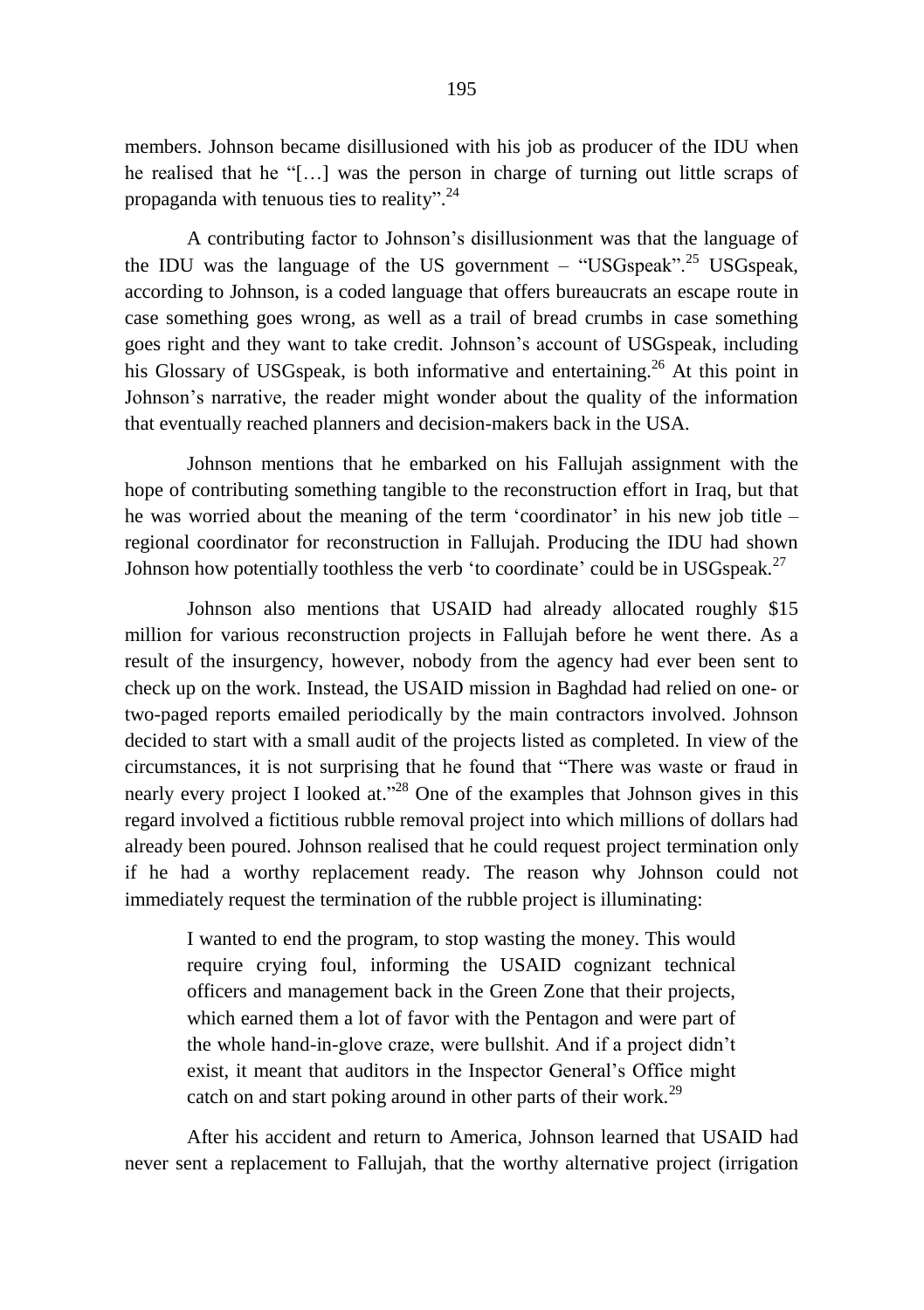canal clearing) had unravelled and that the project funds had been diverted back to rubble removal. His interpretation of the news is, "Despite all of my efforts, not a single thing remained. It was as if I had never even been there."<sup>30</sup> The reader may wonder whether the problems that Johnson encountered in Fallujah were the exception or the rule. Widespread waste and fraud would indicate that reconstruction failures in Iraq were due to more than just the insurgency.

Johnson's command of Arabic is the third point in the list at the beginning of this section. When he arrived in Baghdad, Johnson was the only American in the USAID office who could speak Arabic fluently. Johnson's narrative clearly shows that his command of Arabic decisively affected his perspective on the war in Iraq. It also played a major role in the divergence of his views from those of his fellow Americans in the Baghdad offices of USAID. Johnson's command of Arabic and his attitude towards his Iraqi colleagues stood in sharp contrast to those of his fellow Americans in the USAID office. During Johnson's welcome briefing, for example, the supervisor of the 90 Iraqi employees in the office remarked, "Oh, their names are so tricky and hard to remember! Just call them Ahmed or Mohammad, that's what I do, and it sure seems to do the trick." 31

Johnson does not delve into the reasons for the attitudes that many of his fellow Americans displayed towards their Iraqi colleagues. He merely mentions increasing distrust as the insurgency progressed.<sup>32</sup> The reader may ask him/herself whether the attitude towards Iraqi employees as described by Johnson was common in the Department of State bureaucracy in the USA as well. The reader may also wonder whether this attitude had anything to do with the lack of cooperation that Johnson encountered when he tried to arrange visas for American-affiliated Iraqis.

Johnson's campaign to obtain visas for US-affiliated Iraqi nationals is the fourth point in the list at the beginning of this section. His account of this campaign constitutes about half the book. Johnson explains, amongst other things, how and why he embarked on his campaign. He also describes the visa applicants whom he tried to help. They all had at least three things in common:

- They were people whose lives were being threatened by local militias because they had been identified as Iraqis working for the Americans;
- Their American employers in Iraq refused to help; and
- Their applications for American visas were being stalled by the Department of State bureaucracy.

Johnson's account of his visa campaign contains a number of interesting and significant points. The first and most important point is that Johnson, despite all his efforts, failed to change the obstructionist behaviour of the Department of State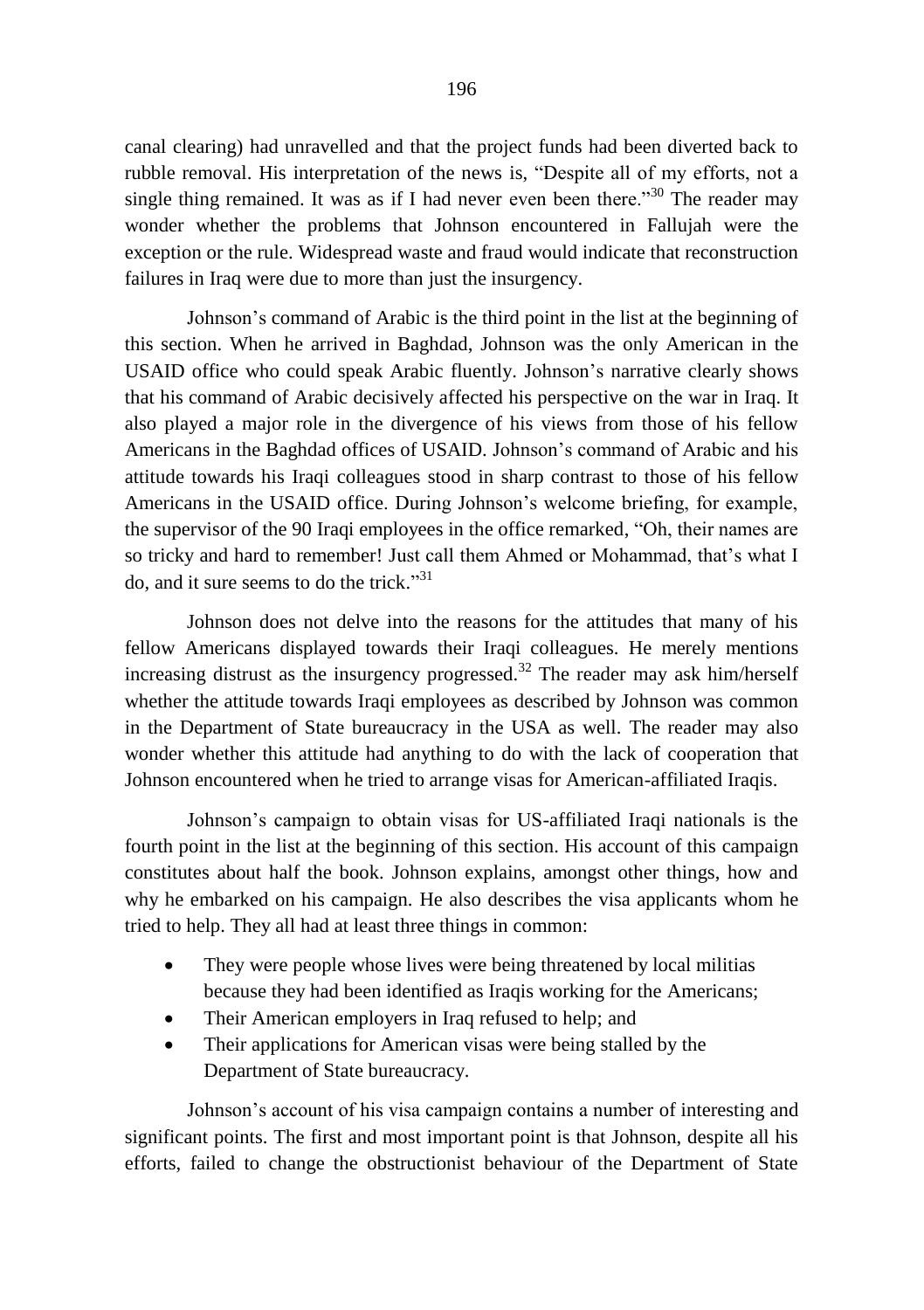bureaucracy. This was despite the impressive political support that he managed to mobilise. Johnson, for instance, managed to obtain support from Senator Edward ('Ted') Kennedy. <sup>33</sup> Late in 2007, Kennedy led a bipartisan coalition of senators in passing the Refugee Crisis in Iraq Act. This act made provision for the granting of 25 000 immigration visas specifically to US-affiliated Iraqis over a period of five years. Near the end of that period (in 2013), about 18 000 of these visas had not been issued.<sup>34</sup> It should further be noted that the bureaucracy maintained their stance despite the replacement of the Bush administration with that of Obama.

Another reason for regarding Johnson's account as interesting and informative is that he found historical precedents for the stalling of visa applications by US-affiliated foreign nationals. Something similar happened at the end of both the Second World War and the Vietnam War.<sup>35</sup>

Johnson's remarks about USGspeak constitute a further reason for regarding his account as interesting and informative. The account contains many examples of USGspeak by Department of State bureaucrats. Readers should find it interesting to compare what was said (or implied) at the time with what was actually happening.<sup>36</sup> Readers might even be tempted to take it one step further and compare the relationship between 'truth' and 'USG speak' to the relationship between 'truth' and 'Newspeak', as used by George Orwell in his novel *Nineteen eighty-four*, first published in 1949.

In conclusion, the books should be useful to researchers and scholars with an interest in contemporary armed conflict. The value of the books lies in the perspectives of the authors.

### **Endnotes**

<u>.</u>

5 Singer, PW. *Corporate warriors: The rise of the privatized military industry* (updated edition). Ithaca, NY: Cornell University Press, 2008, 248–243; Isenberg, D. *Shadow force: Private security contractors in Iraq*. Westport: Praeger Security International, 2009, ix–xii, 29–66.

 $<sup>1</sup>$  The team included a few South African ex-soldiers.</sup>

<sup>2</sup> Ashcroft, J. *Making a killing: The explosive story of a hired gun in Iraq*. London: Virgin Books, 2010, 141; Ashcroft, J. *Escape from Baghdad*. London: Virgin Books, 2009, 3, 17–20, 64–77, 99–100.

<sup>3</sup> Johnson, KW. *To be a friend is fatal: The fight to save the Iraqis America left behind.* New York: Scribner, 2013, v. See also the website of the List Project at [<http://thelistproject.org/about-the-list-project/>](http://thelistproject.org/about-the-list-project/) Accessed on 7 January 2014.

<sup>4</sup> Ashcroft, *Making a killing op. cit*. pp. 1–6; Ashcroft, *Escape from Baghdad op. cit*. pp. 1–3.